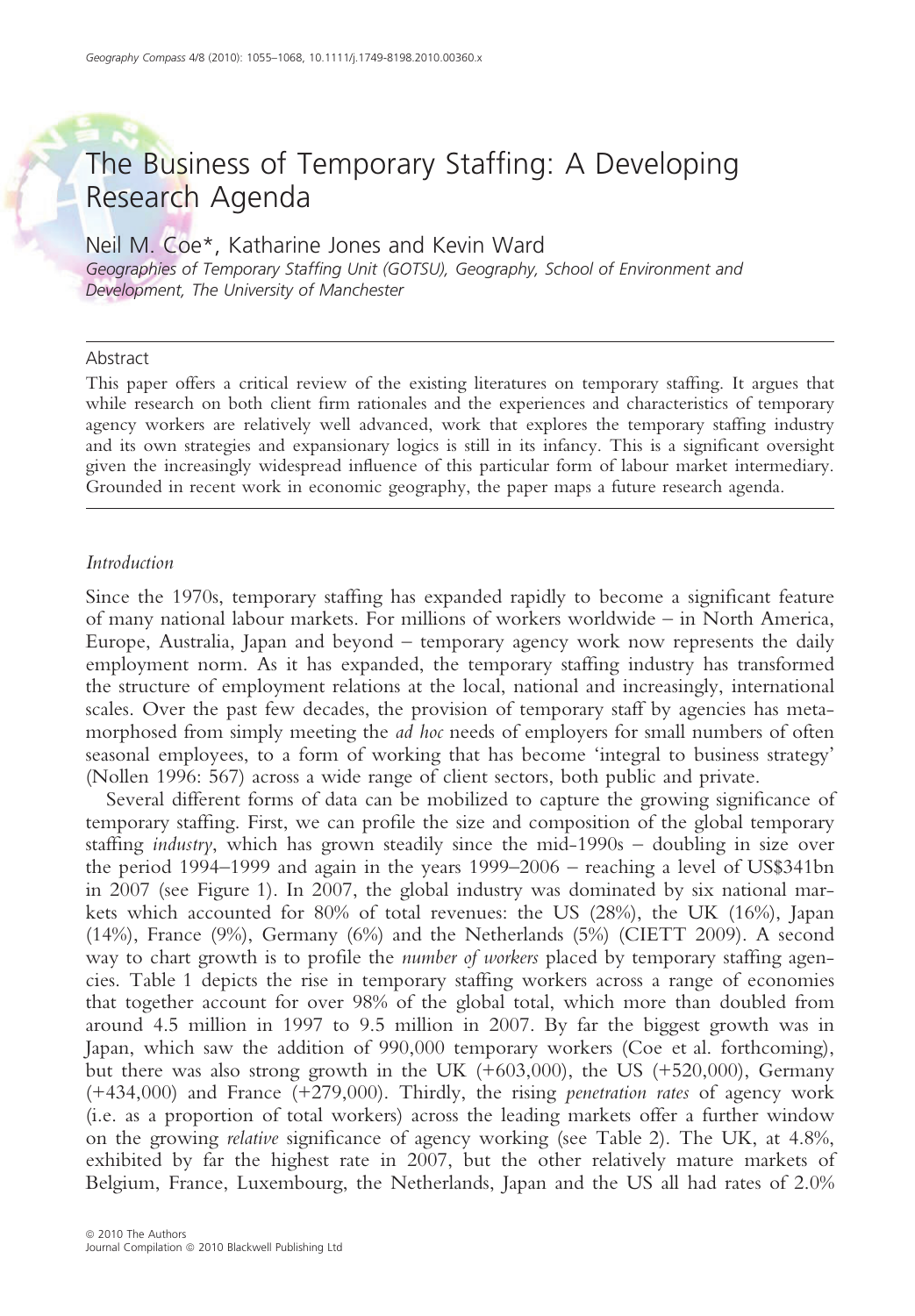

Fig. 1. Private employment agency global market size, 1994–2007. Source: Adapted from CIETT (2009).

|                          |  |  | Table 1. Numbers of agency workers, selected countries, 1997–2007 (in daily full-time |  |  |
|--------------------------|--|--|---------------------------------------------------------------------------------------|--|--|
| equivalents, thousands). |  |  |                                                                                       |  |  |

|               | 1997 | Growth<br>1997-2002 | 2002 | Growth<br>2002-2007 | 2007 | Growth<br>1997-2007 |
|---------------|------|---------------------|------|---------------------|------|---------------------|
| Europe        |      |                     |      |                     |      |                     |
| Austria       | 18   | 72%                 | 31   | 90%                 | 59   | 227%                |
| Belgium       | 51   | 29%                 | 66   | 44%                 | 95   | 86%                 |
| France        | 359  | 59%                 | 570  | 12%                 | 638  | 77%                 |
| Germany       | 180  | 48%                 | 267  | 130%                | 614  | 241%                |
| Hungary       | ns   |                     | 30   | 83%                 | 55   |                     |
| Italy         | nlr  |                     | 82   | 168%                | 220  |                     |
| Netherlands   | 163  | 4%                  | 169  | 38%                 | 233  | 43%                 |
| Poland        | ns   |                     | ns   |                     | 60   |                     |
| Spain         | 90   | 37%                 | 123  | 30%                 | 160  | 78%                 |
| Sweden        | 14   | 164%                | 37   | 59%                 | 59   | 321%                |
| Switzerland   | 24   | 54%                 | 37   | 89%                 | 70   | 192%                |
| <b>UK</b>     | 775  | 34%                 | 1036 | 33%                 | 1378 | 78%                 |
| Rest of world |      |                     |      |                     |      |                     |
| Argentina     | ns   |                     | nd   |                     | 96   |                     |
| Brazil        | nd   |                     | nd   |                     | 859  |                     |
| Japan         | 340  | 104%                | 693  | 91%                 | 1330 | 291%                |
| Mexico        | nd   |                     | nd   |                     | 105  |                     |
| South Africa  | ns   |                     | ns   |                     | 300  |                     |
| South Korea   | ns   |                     | ns   |                     | 75   |                     |
| <b>USA</b>    | 2440 | $-11%$              | 2160 | 37%                 | 2960 | 21%                 |
| World Total   | 4513 | 20%                 | 5407 | 76%                 | 9525 | 111%                |

Source: Adapted from CIETT, 2009, p. 21; European countries with over 50,000 agency workers in 2007 included here; ns: not significant; nlr: not legally recognized; nd: no data.

or above. While these are relatively small percentages, the qualitative impact of the industry's growth extends beyond the numbers placed on a daily basis and is manifest in the changing norms and expectations in a growing proportion of the labour market.

The rise of temporary staffing needs to be seen in the context of a widespread expansion of flexible labour markets and growth in 'non-standard' forms of work. The job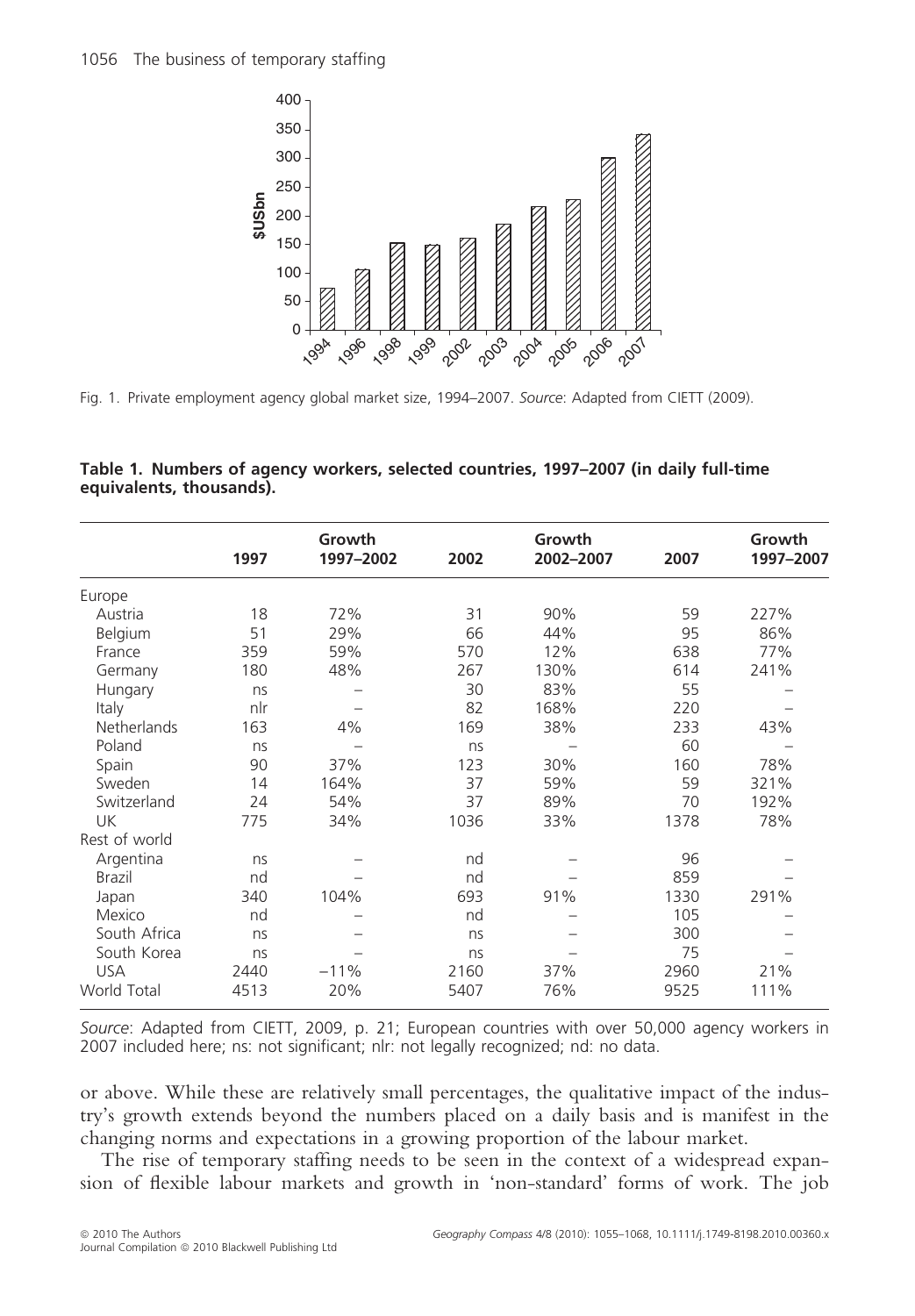|               |        |                 |      | Change in<br>% points,   |
|---------------|--------|-----------------|------|--------------------------|
|               | 1997   | 2002            | 2007 | 1997-2007                |
| Europe        |        |                 |      |                          |
| Austria       | 0.5    | 0.8             | 1.5  | $+1.0$                   |
| Belgium       | 1.3    | 1.6             | 2.2  | $+0.8$                   |
| Denmark       | 0.2    | 0.4             | 0.8  | $+0.6$                   |
| Finland       | 0.4    | 0.5             | 1.1  | $+0.7$                   |
| France        | 1.6    | 2.4             | 2.5  | $+0.9$                   |
| Germany       | 0.5    | 0.7             | 1.6  | $+1.1$                   |
| Hungary       | ns     | 0.8             | 1.4  |                          |
| Ireland       | 0.3    | 1.4             | 1.7  | $+1.4$                   |
| Italy         | nlr    | 0.4             | 1.0  | -                        |
| Luxembourg    | 1.2    | 2.2             | 2.4  | $+1.2$                   |
| Netherlands   | 2.3    | 2.1             | 2.8  | $+0.5$                   |
| Norway        | 0.4    | 0.5             | 1.0  | $+0.6$                   |
| Poland        | ns     | ns              | 0.4  | $\overline{\phantom{0}}$ |
| Spain         | 0.7    | 0.7             | 0.8  | $+0.1$                   |
| Sweden        | 0.4    | 0.9             | 1.3  | $+0.9$                   |
| Switzerland   | 0.6    | 0.9             | 1.7  | $+1.1$                   |
| <b>UK</b>     | 2.9    | 3.8             | 4.8  | $+1.9$                   |
| Rest of world |        |                 |      |                          |
| Argentina     | nd     | nd              | 0.9  |                          |
| Brazil        | nd     | nd              | 0.9  |                          |
| Japan         | 0.5    | 1.3             | 2.8  | $+2.3$                   |
| Mexico        | nd     | nd              | 0.2  |                          |
| South Africa  | nd     | nd              | 2.3  |                          |
| South Korea   | nd     | nd              | 0.3  |                          |
| <b>USA</b>    | $1.5*$ | $1.6^{\dagger}$ | 2.0  | $+0.5$                   |

Table 2. Agency work penetration rates, 1997–2007 (full-time equivalents % of total active working population)

Source: Adapted and augmented from CIETT, 2009, pp. 22, 23.

ns: not significant; nlr: not legally recognized; nd: no data.

\*1999 data.

- 2001 data.

characteristics associated with standard employment contracts – permanent, full time, with employee benefits – have, for many workers, given way to individualized, often insecure, non-standard forms of paid employment. The types of work collectively categorized as non-standard are diverse and ill-defined, covering a multitude of forms of employment, such as part-time work, contract work, outsourcing, fixed-term contracts, home-working, consultancy, self-employment and others. Temporary agency work, however, is clearly defined by the nature of the triangular relationship between the agency, the temporary employee and the client firm; while the employment relation exists between the employee and the staffing agency, the work relation is determined by the client firm (Gonos 1997). Despite the use of the word 'temporary', many agency employees are in effect 'perma-temps', workers on successive placements (Lewis and Molloy 1991; Smith and Neuwirth 2008). Temporary staffing agencies, in turn, are a particular form of labour market intermediary that meet the needs of client companies for non-permanent workers. In essence, agencies 'sell' the labour of their workers to client firms, gaining profit in the process not through investment in capital or the means of production, but from extracting a portion of the workers' wages (Parker 1994; Vosko 2000).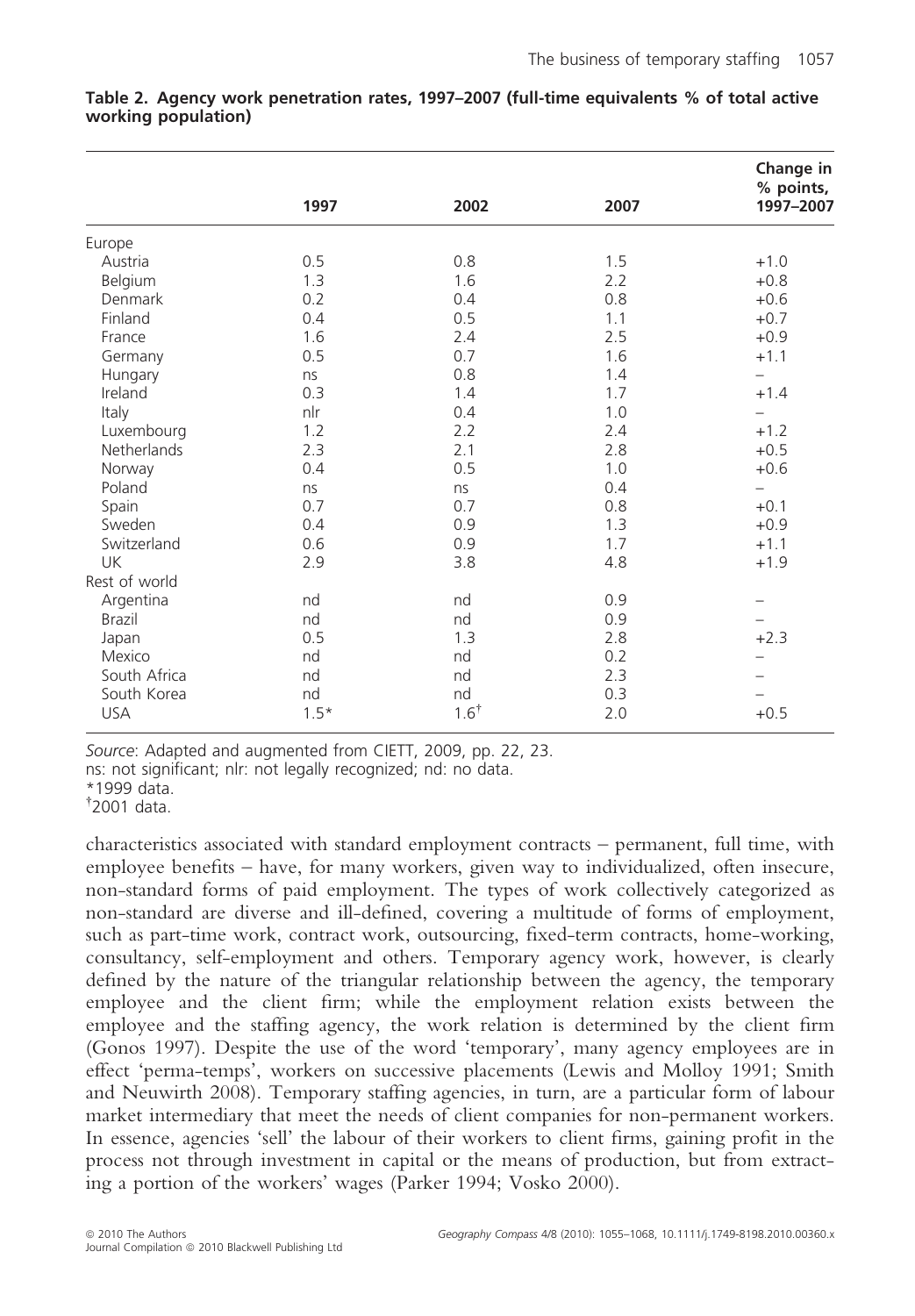In this paper we consider temporary staffing both as a way of working and as a capitalist industry. With respect to the existing literatures in sociology, management studies and beyond, we argue that while much attention has been paid to the rationales and interactions of client firms and agency workers, far less work has profiled staffing agencies as active players in the growth and formation of geographically-specific staffing markets. Moreover, the national regulatory contexts in which the triangular relationship differentially evolves have only started to be explored. Accordingly, we map out a research agenda grounded in recent work in economic geography that identifies four important lines of ongoing and future investigation. The paper is structured in three main sections. In the following section we review work that has focused on the demand imperatives underpinning the growth in temporary staffing. Next, we profile work that has explored the supply side from workers' perspectives and the ways in which agency staff are regulated through employer strategies in the workplace and beyond. Finally, we outline a geographically-attuned research agenda that takes both the 'agency of agencies' and the regulatory context seriously.

# The Client Firm Perspective: Managing Costs and Externalising Risk

The first body of scholarly work into temporary staffing seeks to understand why, and to what ends, client firms use the services of temporary staffing agencies. Underpinning this research is an assumption that both client firms and workers behave to a large degree in an economically rational manner and possess something approaching perfect information. While this is a quite diverse literature, it is nevertheless possible to group its main contributions around four strands. The first argues that the use of temporary agency workers is an example of a 'just-in-time' strategy designed to deliver numerical flexibility (Kalleberg 2000). With reference to the transaction costs approach of Williamson (1975), perhaps best embodied in the model of the 'flexible firm' (Atkinson and Meager 1986), client firms are said to divide their workforces into a core and a periphery (see Figure 2). 'Core' workers are drawn from the internal labour market (i.e. from within the firm) while the 'periphery' workers are drawn from outside the firm. This literature argues that firms make decisions about which jobs to outsource and which to retain on the basis of complexity, the nature of the skills required and the level of firm knowledge needed for the job or task (Mangum et al. 1985; Purcell et al. 2004).

Outsourced tasks and jobs are those which firms deem to require few skills, which are routine, or which need little or no firm-specific knowledge (Purcell et al. 2004; Segal and Sullivan 1997). In other words, according to this model, firms develop core, internal labour markets in order to reduce the turnover of skilled and trained staff, while the addition of temporary agency workers to their workforces enables firms to make rapid, quantitative adjustments to their staffing levels when the external economic environment renders it necessary (Bronstein 1991). Thus, in periods of rapid growth or contraction – such as during the current recession – firms have in place a 'buffer' zone of temporary agency workers (Coe et al. 2009a). This allows them, at least in the short term, to avoid the costs of sacking permanent, core members of the workforce (Befort 2003; Dale and Bamford 1988; Laird and Williams 1996; Mangum et al. 1985; Nollen 1996; Segal and Sullivan 1997).

A second reason for the use of temporary staffing agencies by client firms highlighted in this literature is the reduction of ongoing labour costs. Empirical evidence suggests that, on average, temporary agency workers are paid less than permanent members of staff although this differs considerably between the top and bottom ends of the labour market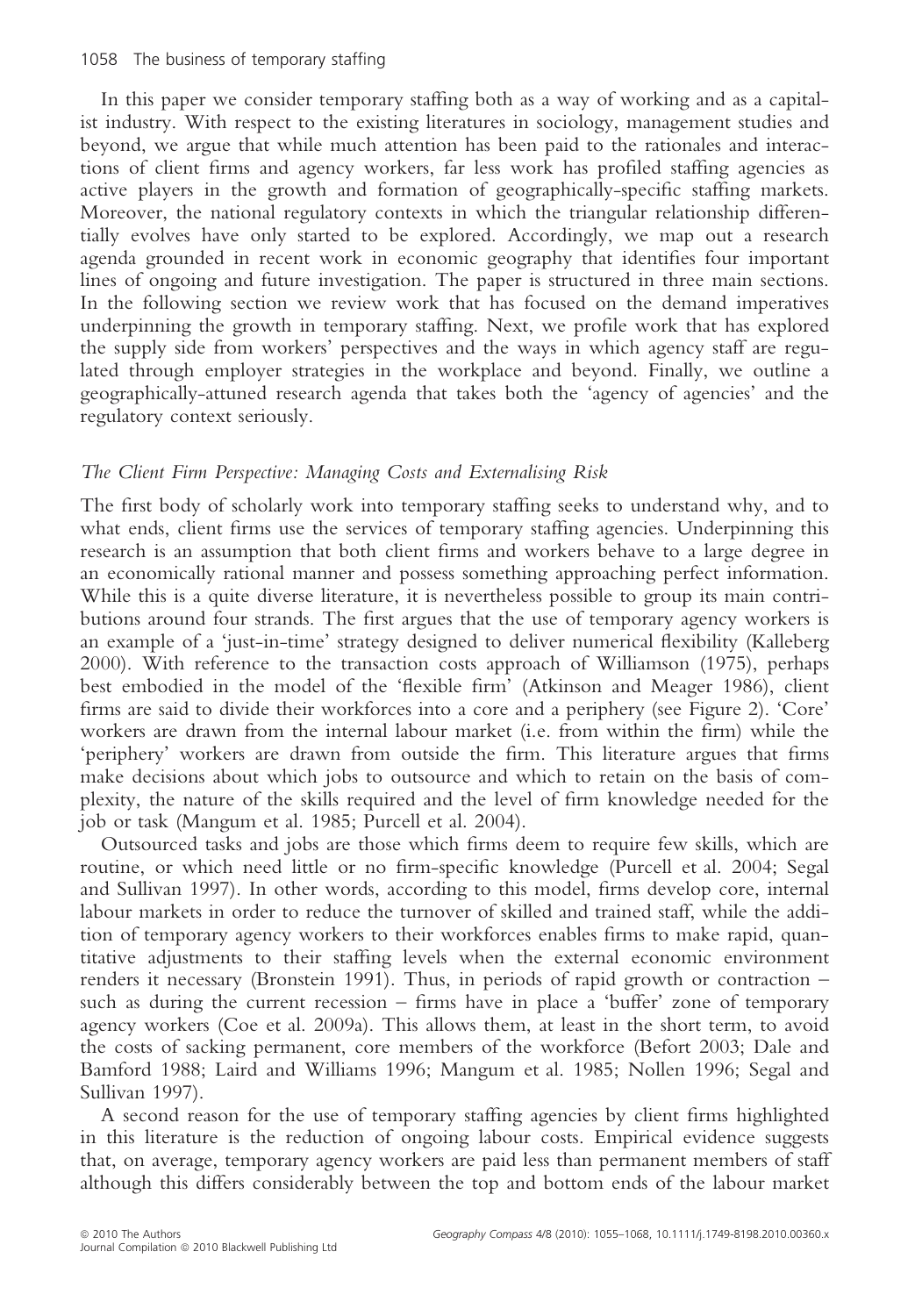

Fig. 2. The flexible firm. Source: Adapted from Peck (1996: Fig. 3.1).

(Nollen 1996; Pedersen et al. 2007). However, once the temporary staffing agency has charged its 'mark up' fee – which is usually a percentage of the hourly wage agreed for the worker – this method of staffing the firm often does not actually result in a cheaper wage bill for the client firm (Forde 2001; Kalleberg 2000; Segal and Sullivan 1997). Where client firms are able to make more significant cost savings through hiring temporary agency workers is by reducing their liability to holiday pay, maternity cover and sick pay entitlements, which can lead to not inconsiderable savings, although the precise level of savings will differ between countries and welfare regimes. In a number of countries, for example, temporary staffing agencies are now liable for these payments, changing the logic behind their use by client firms.

The third reason this literature offers for client firms' use of temporary agency workers is the apparent drive to reduce the fixed costs of labour hiring and recruitment. Outsourcing certain functions such as advertising and interviewing, it is argued, allows the client firm to rid itself of one of its non-core competencies. It can then focus on what it does best. Moreover, hiring temporary agency workers can be a relatively low cost method for 'screening' for potential permanent employees and monitoring their on-thejob performance (Autor 2001; Booth et al. 2002; Forde 2001; Forde and Slater 2005; Gray 2002; Hall 2006; Houseman et al. 2003; Lenz 1996; Peck and Theodore 1998; Segal and Sullivan 1997; Ward et al. 2001). Recruiting permanent staff from a pool of temporary agency workers enables businesses to 'try them out for size'. This may be particularly attractive to firms in relatively 'tight' labour markets in which qualified workers are in short supply. Avoiding having to raise entry level wages to attract applicants to permanent jobs through screening in this way enables firms to employ 'riskier' workers on extended probation periods or to secure additional time for searching for permanent employees (Houseman et al. 2003; Mitlacher 2007).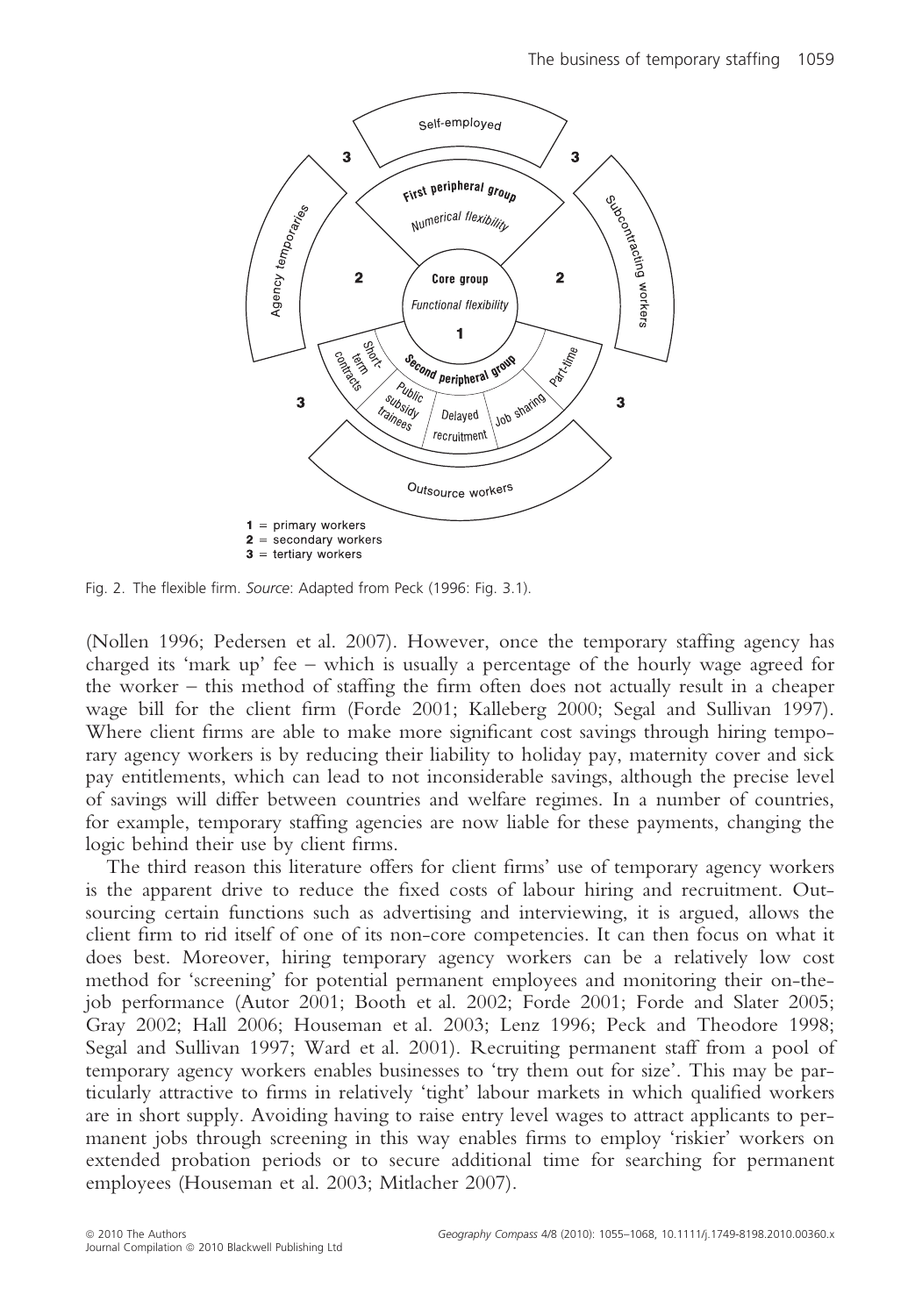Fourth and finally, this literature highlights how client firms use temporary staffing agencies to externalize the risks associated with directly employing workers on a permanent basis (Connell and Burgess 2002; Houseman et al. 2003; Kalleberg 2000; Purcell et al. 2004; Van Breugel 2005). In short, client firms can avoid the responsibilities and risks bound up with the mainstream employment relationship. Firms, in effect, are able to transfer the legal responsibilities of being an 'employer' to the temporary staffing agency. This allows them to divest themselves of responsibility for the administrative and managerial inconveniences of recruitment and selection processes, of payroll administration, of the management of employee benefits and of the performance management of workers (Hall 2006; Nollen 1996). In some countries, firms are also able to avoid compliance with standard employment regulations, occupational health and safety regulations and 'unfair dismissal' legislation (Autor 2000; Befort 2003; Gray 2002; Hall 2006; Mangum et al. 1985; Segal and Sullivan 1997). Hence, firms are able to staff their organisations without the social, legal and contractual responsibilities inherent in the standard employment relationship (Forde and Slater 2006; Ward et al. 2001).

Overall, this body of work has revealed the multi-faceted yet inter-linked imperatives that may encourage client firms to use temporary agency workers. As such, however, it only presents a very partial perspective on the triangular relationship. We now move on to consider research that focuses on the workers themselves.

# The Worker Perspective: Choice, Control and the 'Sense of Self' of Temps

The second literature on temporary staffing is that which seeks to understand the phenomenon from the perspective of the workers being placed through temporary staffing agencies. These more sociological studies position the temporary agency worker firmly at the centre of the analysis: there are three discernible yet interconnected strands to this body of work. First, research has attempted to uncover why some workers 'choose' to be placed through a temporary staffing agency under certain conditions. Of course generalizing about this group as if they were a homogenous workforce is deeply problematic; they are internally differentiated along a number of social coordinates such as age, gender, skill level and experience (Vosko 2000). Despite these differences it is still possible to discern two particular approaches – human capital and labour market segmentation – to the question of why workers choose to be placed through a temporary staffing agency. The human capital school of thought argues that the over-representation of particular groups within the ranks of those placed through temporary staffing agencies is the outcome of a series of rational economic decisions. Temporary staffing agency workers have either selected temporary agency work from a range of job options or, though the 'sorting of skills' in the labour market, are appropriately matched to temporary agency jobs (Lenz 1996). Workers with a 'marginal' commitment to the labour market – generally defined in this literature as married women with children, young people, and older people – select temporary agency work over other employment options, motivated by a need or desire for the 'flexibility' accorded by this form of work (Druker and Stanworth 2004). This, it is argued, may stem from a commitment to family or student life or because of the need for a supplementary family income (Bergstrom and Storrie 2003; Druker and Stanworth 2004; Lenz 1996; Lewis and Molloy 1991; Neugart and Storrie 2005). Furthermore, it is claimed, agency workers select this type of work as a route into permanent employment through gaining experience and/or 'getting to know' an employer before making a commitment to a permanent job. As Van Breugel (2005: 541) rather optimistically puts it, for 'individual employees, temporary work services enhance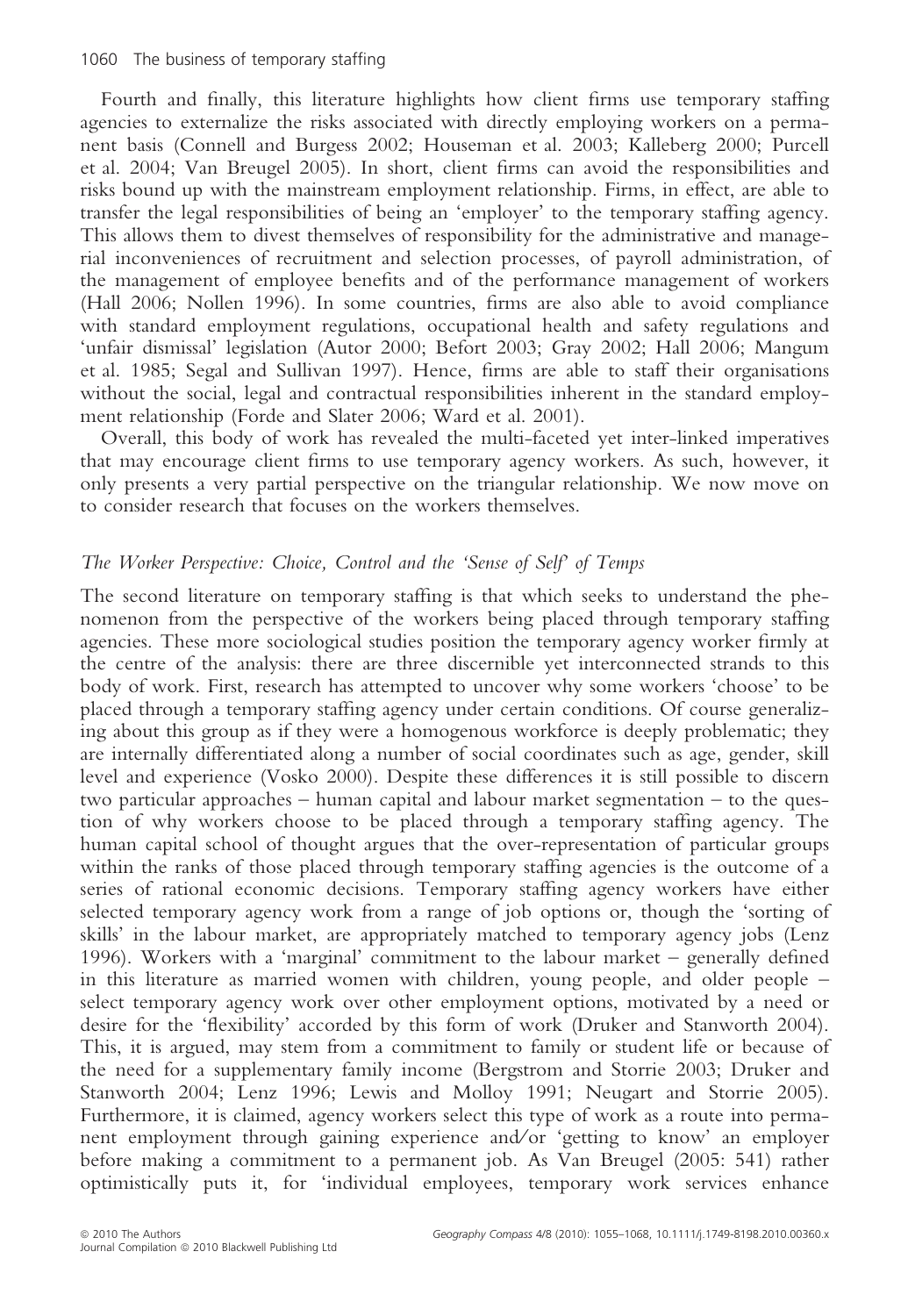employment opportunities by providing them with initial work experience, job leads or by improving their employability.'

The labour market segmentation school of thought argues the exact opposite, namely that workers make a highly constrained 'choice' to work for an agency: the preference of many workers placed through temporary staffing agencies would be permanent employment (Connell and Burgess 2002; Kalleberg 2000; Pedersen et al. 2007; Purcell et al. 2004; Storrie 2002). This is especially the case at the lower end of the labour market, which is where the majority of the workers placed through temporary staffing agencies continue to be found. For most temporary agency workers being placed through an agency is not a rational preference. Rather, social and spatial divisions and inequalities within external labour markets are argued to be the primary reasons why particular groups – particularly women (Vosko 2000) – are drawn into (low end) temporary agency labour markets (Henson 1996; Parker 1994). While on the one hand these workers may lack access to high quality job-search networks or do not possess the required educational qualifications to secure permanent employment, on the other, more and more points of entry into firms are through a temporary staffing agency. As a consequence, young people, lone parents, minorities and women may have little choice but to take up low-paid agency, entry level jobs, particularly into the service sector (Forde and Slater 2005; Purcell et al. 2004; Stanworth and Druker 2006). In many cases, these jobs will not necessarily lead to either permanent employment or upward mobility, even in the medium term (Anderson and Wadensjo 2004; Booth et al. 2002; Dale and Bamford 1988; Gray 2002; Korpi and Levin 2001).

A second strand of research has sought to theorise the mechanisms of control through which those placed through a temporary staffing agency experience their jobs. Much of this work draws on sociological approaches to work, power, and class inequality which rest in turn on the theoretical premise that work and the division of labour are key determinants of power and inequality (Smith 1998). Traditional conceptualizations of labour control within the workplace assume that workers and management reside within a single physical worksite. In contrast, temporary agency work challenges that assumption and necessitates a re-theorizing of the regulation and control of labour within the capitalist production process (Gottfried 1992; Smith 1998). Temporary agency work occupies an institutional space that spans multiple locations where workers are placed and for 'these workers, management of production and management of labor reside in separate organisational domains' (Gottfried 1992: 443). In this context, agencies and their client firms use a variety of strategies at the worksite and beyond to exert control over temporary workers through a distinctive mode of labour regulation, as demonstrated in a range of empirical studies (e.g. Deguili and Kollmeyer 2007; Smith 1998; Vosko 2000). According to Gottfried (1991, 1992), the temporary staffing industry operates a dual system of management of workers – a 'flexible frontier of control'. Firstly, there is a decentralized level, whereby the temporary staffing agency indirectly controls workers, dispersing control to individual client firms. Secondly, there is a bureaucratic level, whereby the temporary staffing agency 'rationalises jobs in the organisations hierarchy by delimiting a set of tasks, competencies, and responsibilities' (Gottfried 1991: 704). According to this argument, workers are subject to the 'dual control' of overlapping sanctions of the agency and firm (Gottfried 1991; Smith 1998). As Krasas Rogers (2000: 156–157) notes, 'both the agency's rules and procedures as well as the client's are enforced over the temporary worker … being a temporary worker is like having two bosses to satisfy.'

More generally, this literature argues that temporary staffing agencies are in a position to control and sanction workers in a series of ways. For example, where a temporary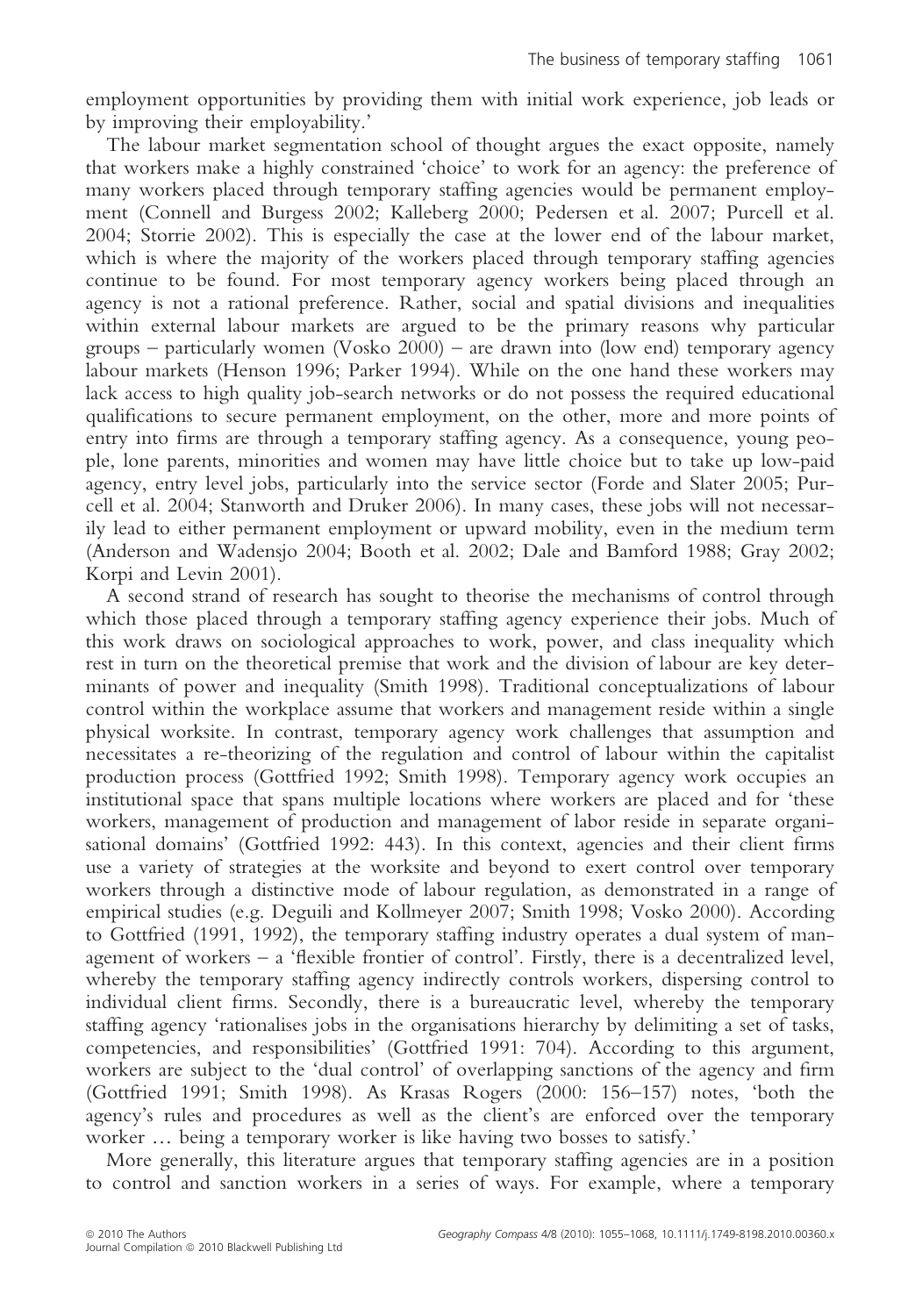agency worker refuses to be placed in a particular firm for whatever reason that worker may be disciplined, either through being subject to a period of no placements or, most powerfully, through the threat of dismissal (Gottfried 1992; Ward et al. 2001). As Deguili and Kollmeyer (2007: 510) put it, '[b]y intensifying the already precarious nature of temporary employment, the ability to fire temporary workers on a whim, leaves them nearly bereft of structural power in the workplace'. What these studies have in common is a concern to expose the 'ideological' control that temporary staffing agencies hold over the workers they place. This includes the maintenance and promotion of the 'myth' of the permanent job for temporary agency workers. The 'stepping stone thesis' captures the belief that strong work performance may lead to a permanent job and thereby acts as a tool for disciplining and regulating workers (Deguili and Kollmeyer 2007; Smith 1998). However, uncertainty and risk is intrinsic to temporary agency work in that workers have no control over which placements they accept, the notification of placements may arrive at short notice and in many cases there is a lack of stability in placements (Allen and Henry 1997; Gottfried 1992). It also extends to the location of workrooms and restrooms, the scheduling of breaks and the geography of the worksite (Parker 1994). Overall, this second sociological theme attempts to uncover the significant power asymmetries experienced by the worker and the lack of control they feel over many aspects of the placement.

The third and final issue that this research has explored is the ways in which being 'just a temp' (Henson 1996) is manifested in the workers' sense of self and collective belonging (Garsten 1999; Gottfried 1991; Smith 1998). On the one hand, temporary agency workers are argued to be cast by both the agencies and the client firms as 'flexible commodities' (Henson 1996: 1). Often moving from one workplace to another – as 'workplace vagabonds' in the words of Garsten (2008) – those placed through temporary staffing agencies struggle to identify themselves through what they do and where they do it. In many cases temporary agency workers are known simply as 'the temp' on the site at which they are placed; theirs is a stigmatized existence (Parker 1994). Krasas Rogers (2000: 111) described the temporary agency workers she interviewed as sharing a sense of being a 'non person'. On the other hand, as a result of the spatial and temporal dislocation inherent in being placed through a temporary staffing agency, workers are less able to collectively mobilise in traditional ways such as through joining a trade union (if one even exists, which is often not the case in heavily temped workplaces) (Allen and Henry 1997; Deguili and Kollmeyer 2007; Gottfried 1992). The disorganization of the temporary agency workforce means it tends to be highly fragmented, with very little sense of group solidarity and where interests are more likely to coincide with the interests of managers than with each other (Smith 1998).

Overall, these largely sociological accounts focus attention on the aims, aspirations and experiences of temporary agency workers, thereby adding valuable insights to the client firm perspective in addition to offering a more critical edge to the analysis. In mapping out our research agenda in the next section, however, we choose to highlight the relatively less studied and understood player in the triangular relationship – the agencies themselves.

# Temporary Staffing – Towards a New Round of Research?

So far this article has reviewed the existing work on temporary staffing which tackles two significant issues: first, why client firms use temporary agency workers and second, why and with what consequences, temporary agency workers find employment through a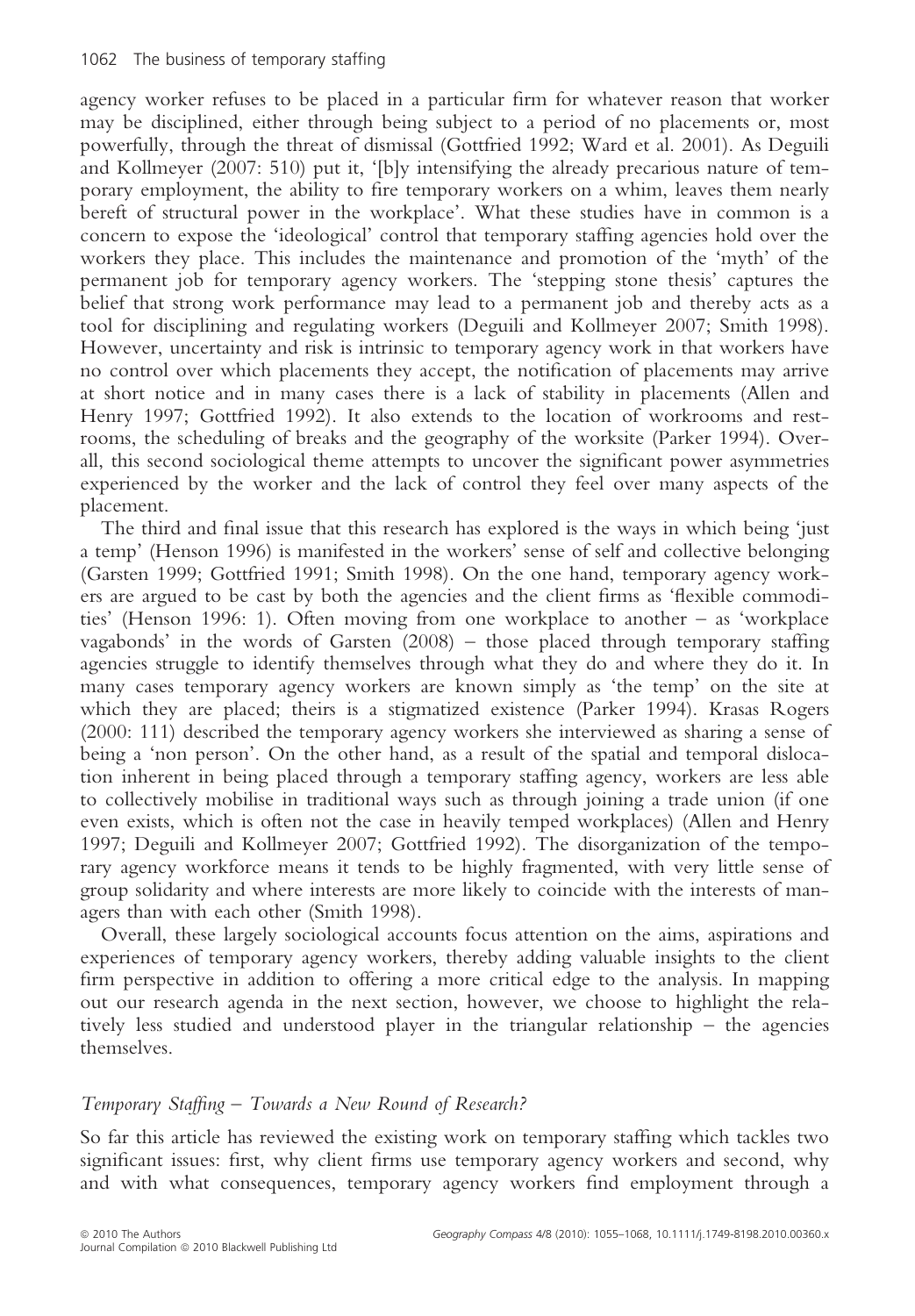temporary staffing agency. While this work has produced a series of important insights, this final section of the paper places the third actor in the triangular relationship – the temporary staffing agencies – centre stage. This section is organized into four areas: in some cases there is already an important body of work developing (e.g. the agency of agencies) while in others, research is in its infancy (e.g. the role of temporary staffing agencies in the facilitating of migration).

#### THE AGENCY OF AGENCIES

The first challenge is to take more seriously the role of temporary staffing agencies as part of a wider intellectual project to fully theorize the role of labour market intermediaries (cf. Benner 2002). While there has been some recognition that temporary staffing agencies are themselves capitalist profit-making businesses, they are often rendered invisible in many academic accounts. Where they do figure, it is usually as neutral intermediaries that simply match the supply of labour with demand from employers, in the process contributing to the efficient functioning of labour markets (Mangum et al. 1985). There is little attempt to understand the complex and variegated ways in which temporary staffing agencies, as institutional actors in labour markets, might 'make a difference'. More specifically, we believe that there are a number of ways in which to take forward this 'agency of agencies' approach. First, there is a need to fully acknowledge the variety of activities temporary staffing agencies perform as active labour market intermediaries (Peck and Theodore 2002). This means understanding that agencies are purveyors of particular forms of labour market flexibility: in actively mediating between supply and demand, agencies play a role in the construction and making of markets. Put simply, by their very existence, agencies begin to reshape the norms and expectations of both firms and workers. Second, there is the need to examine the corporate strategies of agencies. In particular, recent years have seen the largest temporary staffing agencies pursuing joint strategies of internationalization and diversification (Coe et al. 2007; Peck et al. 2005; Ward 2004). This has meant agencies entering new geographical markets, transforming labour relations along the way. In these new markets domestic agencies have emerged, as temporary staffing has become a generally more acceptable way of gaining a job in an increasing number of nations. Diversification has meant that more and more sections of the economy have had their 'traditional' employment relationship norms challenged as the industry has crafted a range of 'flexibility packages' across a range of clerical, technical and blue-collar occupations (Peck and Theodore 2002). Third, and finally, agencies and those that represent them have entered the political sphere as they have sought to restructure both the regulation of their industry and of the mainstream employment relationship. In some cases – such as in the US and the UK – the trade associations have sought to reposition themselves, from organizations focusing solely on representing their members' needs to ones claiming to be 'independent' labour market commentators. Nowhere is this clearer than in Europe, where the International Confederation of Temporary Work Businesses (CIETT) – the international trade body – has matured into a formidable campaigning organization. It has attempted to 'mainstream' the industry and the services it provides through negotiations with a host of other stakeholders in debates over the future of the EU labour market.

#### NATIONAL VARIETIES OF TEMPORARY STAFFING

A second issue for further future research is the relationship between temporary staffing and wider modes of labour market governance. Previous attempts to distinguish between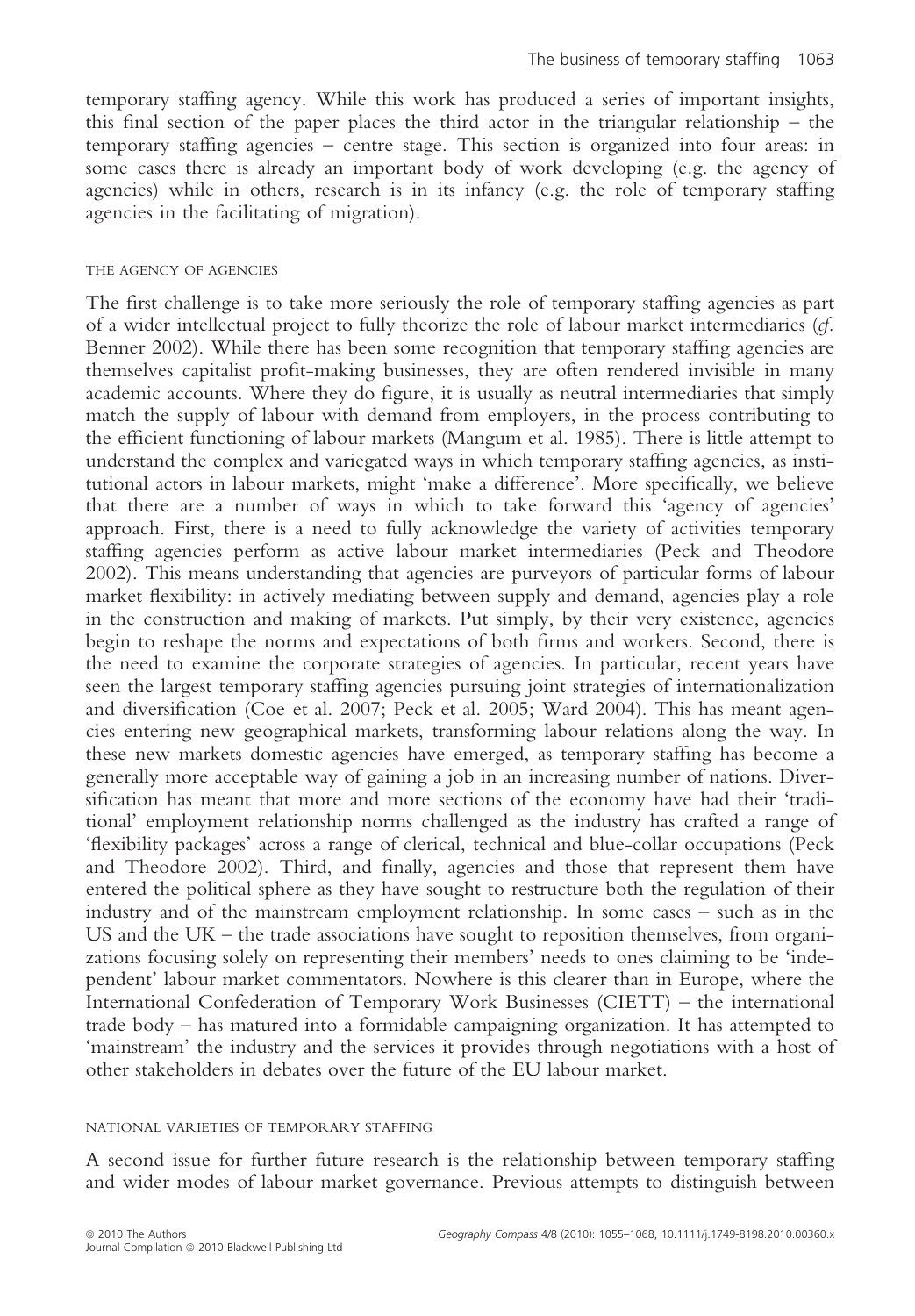temporary staffing markets have tended to classify them in terms of different modes of regulation. An important dimension of this regulation is clearly the degree to which the industry itself is subject to direct government intervention. For example, in a comparative international study of the regulation of temporary staffing agencies, Walwei (1996) identified a group of 'liberal' countries – including Australia, Denmark, New Zealand and the US – in which temporary staffing agencies neither required a license nor were subject to particular government regulation. Such countries can be contrasted to other contexts where the activities of staffing agencies are far more tightly policed, e.g. Belgium, Italy and France. While these broad comparisons are a useful starting point, it is our contention that they underestimate the complexity of the wider institutional context in which temporary staffing agencies operate. Importantly, in addition to direct government regulation, temporary staffing markets are also heavily shaped by the wider labour market regimes in which they are embedded, and, in particular, the ways in which mainstream employment relations are coordinated and regulated. Broadly speaking, it is possible to assess the extent to which such relations are shaped collectively by state, corporate and labour organizations or are individualized and left open to market forces. The nature of welfare provision (Esping-Andersen 1999) also exerts an influence on the nature of temporary staffing markets both in terms of the safety nets provided for under⁄unemployed workers and direct state involvement in job placement activity. These different regulatory elements come together in nationally-distinctive ways that are far more fine-grained than many attempts to identify varieties of capitalism recognise (Hall and Soskice 2001). In the UK context, for example, McCann (2008) profiles how labour flexibility and temporary staffing are intrinsic to New Labour's drives to develop a knowledge economy.

Research is needed, then, which recognizes the institutional place of temporary staffing agencies within these broader employment systems. While the role played by individual agencies differs – reflecting the heterogeneous nature of corporate strategies and structures (Coe et al. 2007) – the central point is that their labour market presence has system-wide consequences. This 'market-making' role of staffing agencies has hitherto received little attention in the literature. To be clear, however, we are not arguing that agencies are the dominant institutional presence in all temporary staffing markets – their relative importance will vary from context to context. While in some territories agencies will be driving market development and regulation will be largely responsive to growth (e.g. central and eastern Europe; see Coe et al. 2008) in others they may be tightly constrained by regulation and the ways and degree to which deregulation is occurring (e.g. Japan; see Coe et al. forthcoming).

## THE GLOBALIZATION OF THE TEMPORARY STAFFING INDUSTRY

Globalization processes in the temporary staffing industry are the third area for future research that this paper identifies. While in the early 1970s the industry was only really visible in the US and the European markets of the UK, France and the Netherlands, it now appears that the industry is globalizing. Firms such as Adecco and Manpower are present in over 50 countries around the world. This raises a series of questions for future research into the industry, including: (i) why are temporary staffing agencies globalising? (ii) how are the agencies globalizing? (iii) where are the agencies globalizing? (iv) what affects the timing of the globalization of the temporary staffing industry?

In terms of global expansion, initial research suggests that it is being driven by a search for enhanced economies of scale in terms of the agencies' central business – placing lowpaid workers – as a means of allowing agencies to mitigate the risks of cyclical slumps in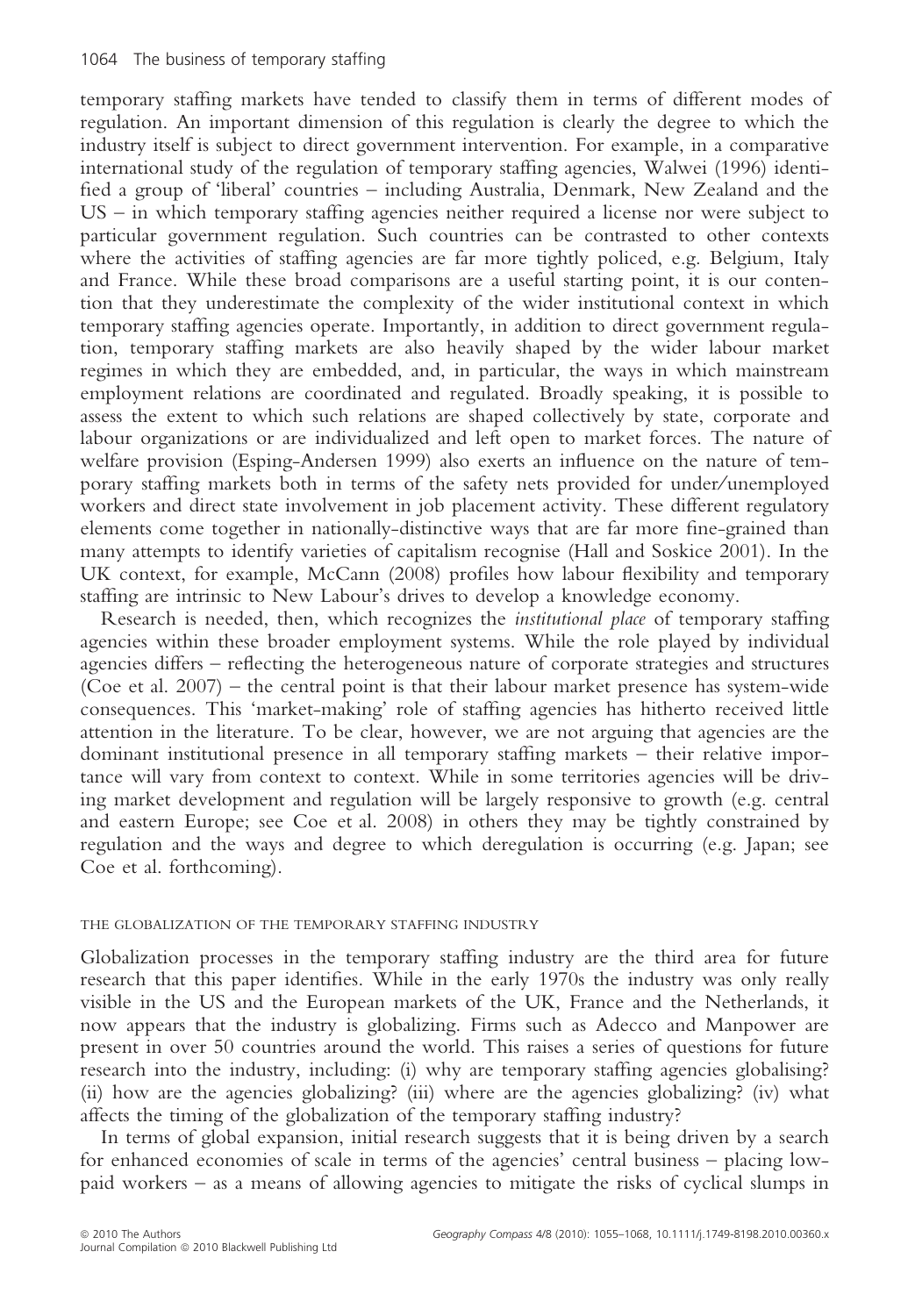certain markets, to better meet the needs of transnational clients and to assume the reputation and lobbying influence of 'global' corporations (Peck et al. 2005; Ward 2004). In terms of the ways in which agencies are globalizing, the temporary staffing industry appears to share important commonalities with other business service sectors, with expansion being led by a handful of Western European and American companies and proceeding through a complex mixture of acquisitions and 'green-field' foreign direct investments (Coe et al. 2007).

In general terms the geography of expansion appears to reaffirm how service sector internationalization is enacted through networks of offices across leading world cities in developed countries, with increasing connections to a range of cities in newer national markets. More specifically, however, this industry appears to differ from other apparently similar industries such as advertising, banking, insurance and law in the extent to which the nature of labour market regulation shapes the scope for temporary staffing agencies to enter and expand into a country. There also appears to be a significant intra-national geography to the activities of transnational temporary staffing agencies. Temporary staffing remains a stubbornly local industry, with staffing TNCs [transnational corporations] requiring coverage of the significant employment centres in countries which they enter. In terms of the timing of the globalization of the industry, early work appears to suggest that it has occurred somewhat later than in other business service sectors. The temporary staffing industry plays a strategically important role in delivering labour market flexibility to an increasing range of sectors across the economy as a whole and hence the sector's geographical expansion has been affected by the extent to which processes of neoliberal labour market deregulation have been pursued at both the national and macro-regional scales.

What the limited work into the globalization of the industry has revealed is an industry that is highly territorially embedded (Coe et al. 2009b). The activities of temporary staffing agencies appear to be heavily shaped by the labour market contexts in which they invest when they globalize.

#### TEMPORARY STAFFING AGENCIES AND MIGRATION

A fourth issue for future research is the role played by temporary staffing agencies in mediating the movement of workers within and across countries. Despite the largest agencies possessing networks with impressive geographical reach, there has been little work to date that has sought to examine the interface between temporary staffing agencies and international migration. There is, however, already a small literature that seeks to uncover the importance of labour market intermediaries in aiding migrant workers in finding both a job and a house in countries into which they have already migrated (Findlay and Li 1998). While some of this work has explored the migrant workers in the booming oil economy of Saudi Arabia (Eelens and Speckmann 1990; Jones and Pardthaisong 1999), a more recent subset of this work has examined the role of temporary staffing agencies in placing Eastern and Central European migrant workers into jobs in the UK (McDowell et al. 2007, 2008). This latter research has focused on the role of agencies once the worker has arrived into the UK and decided to register for employment. These studies, however, stop short of exploring the varied roles of temporary staffing agencies in the movement of workers into jobs across national borders. The most notable exception is Salt and Stein's (1997: 448) attempt to develop a model of migration as a responsive and adaptable business, to be thought of as 'a system of institutionalised networks with complex profit and loss accounts, including a set of institutions, agents and individuals, each of which stands to make a commercial gain.' In this account, the international migration process is divided into three main stages in which the intermediary plays a role – mobilization (sales,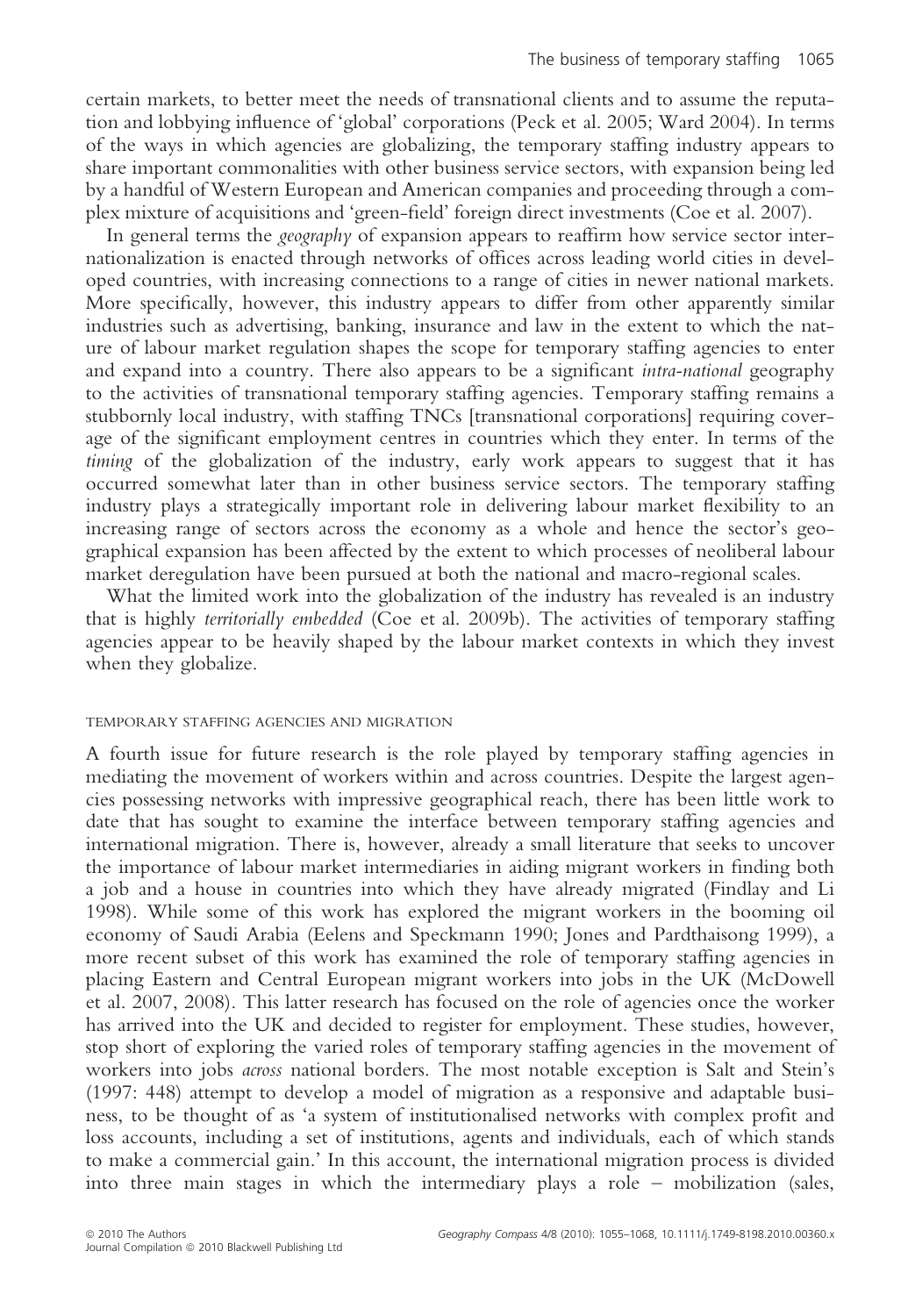transport provision, provision of forged documentation and enforcement), facilitation (transportation and bribery of immigration officials) and the arrangement of accommodation and employment in the receiving country. It is our contention that future work into the inter-relationship between migration and temporary staffing agencies might usefully consider answering questions such as: which temporary staffing agencies are leading on the movement of workers from one country to another and what are the characteristics of these agencies? What range of roles and services are performed by temporary staffing agencies in facilitating the migration of workers from one country to another? What activities are undertaken by temporary staffing agencies – accommodation, training, education about worker rights, job placement, etc. – and do they vary from one sector to another?

## Conclusion

The last 20 years have seen a burgeoning of work on temporary staffing. Much of it has focused on temporary staffing as an atypical employment form. From the perspective of the worker placed through a temporary staffing agency, the focus has been on micromanagement at the workplace and the construction of particular forms of subjectivity. Another strand of research has explored why client firms use the services of temporary staffing agencies and what the consequences might be for the different elements of the workforce. Emanating largely out of business and management schools, this work has revealed that labour cost reduction, broadly conceived, is the underlying driver of agency use, despite the substantial mark-up client firms pay to temporary staffing agencies. It has also revealed the wide range of other reasons offered by client managers for their hiring of workers through temporary staffing agencies, including keeping headcounts down and 'screening' workers before hiring them permanently. Evidence also suggests that the circumventing of laws and regulation attached to the mainstream employment relationship can be an important motivation for client firms. While these literatures continue to generate a series of interesting insights into the world of temporary staffing, this paper has argued for a new round of research. It has outlined four areas where future work might fruitfully be developed in the coming years – namely the institutional role of agencies, the development of national varieties of staffing markets, the globalization of the industry, and the intersections between agencies and migration processes – as social scientists, including human geographers, start to take seriously the role of all the parties involved in the triangular employment relationship.

#### Note

\* Corresponding address: Neil M. Coe, Geographies of Temporary Staffing Unit (GOTSU), Geography, School of Environment and Development, The University of Manchester, Oxford Road, Manchester, M13 9PL, UK. E-mail: neil.coe@manchester.ac.uk

## References

Allen, J. and Henry, N. (1997). Ulrich Beck's Risk Society at work: labour and employment in the contract service industries. Transactions of the Institute of British Geographers NS 22, pp. 180–196.

Anderson, P. and Wadensjo, E. (2004). Temporary employment agencies: a route for immigrants to enter the labour market. Discussion Paper No.1090. Bonn: Institute for the Study of Labour Studies (IZA).

Atkinson, J. and Meager, N. (1986). Changing working patterns: how companies achieve flexibility to meet new needs. London: National Economic Development Office.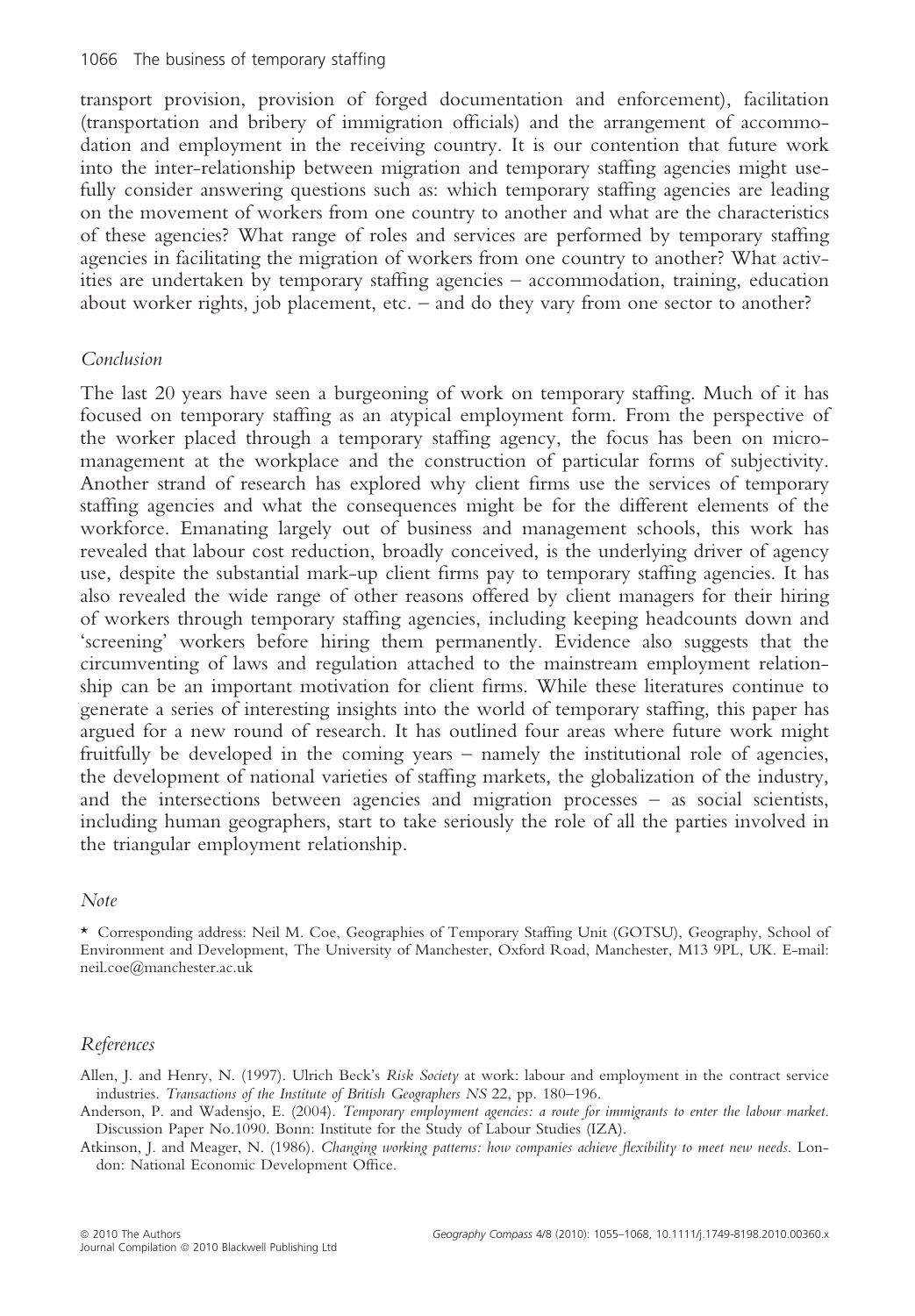- Autor, D. (2000). Outsourcing at will: unjust dismissal doctrine and the growth of temporary help employment. NBER Working Paper No. 7557 (available from http://www.nber.org).
- Autor, D. (2001). Why do temporary help firms provide free general skills training? The Quarterly Journal of Economics 116, pp. 1409–1448.
- Befort, S. F. (2003). Revisiting the black hole of workplace regulation: a historical and comparative perspective of contingent work. Berkeley Journal of Employment and Labor Law 24, pp. 153–178.
- Benner, C. (2002). Work in the new economy: flexible labour markets in Silicon Valley. Oxford: Blackwell.
- Bergstrom, O. and Storrie, D. W. (2003). Contingent employment in Europe and the United States. Cheltenham: Edward Elgar Publishing.
- Booth, A. L., Francesconi, M. and Frank, J. (2002). Temporary jobs: stepping stones or dead ends? Economic Journal 112, pp. 189–213.
- Bronstein, A. (1991). Temporary work in Western Europe: threat or compliment to permanent employment? International Labour Review 130, pp. 291–302.
- CIETT (2009). The agency work industry around the world: main statistics. Brussels: CIETT.
- Coe, N. M., Johns, J. and Ward, K. (2007). Mapping the globalisation of the temporary staffing industry. Professional Geographer 59, pp. 503–520.
- Coe, N. M., Johns, J. and Ward, K. (2008). Flexibility in action: the temporary staffing industry in the Czech Republic and Poland. Environment and Planning A 40, pp. 1391–1415.
- Coe, N., Johns, J. and Ward, K. (2009a). The economic crisis and private employment agencies: opportunities and challenges. Geneva: ILO.
- Coe, N. M., Johns, J. and Ward, K. (2009b). The embedded transnational: the internationalisation strategies of the leading transnational temporary staffing agencies. Geographies of Temporary Staffing Unit (GOTSU). Working Paper 10 (University of Manchester).
- Coe, N. M., Johns, J. and Ward, K. (forthcoming). Transforming the Japanese labour market: deregulation and the rise of temporary staffing. Regional Studies .
- Connell, J. and Burgess, J. (2002). In search of flexibility: implications for temporary agency workers and human resource management. Australian Bulletin of Labour 28, pp. 272–283.
- Dale, A. and Bamford, C. (1988). Temporary workers: cause for concern or complacency? Work, Employment and Society 2, pp. 191-209.
- Deguili, F. and Kollmeyer, C. (2007). Bringing Gramsci back in: labour control in Italy's new temporary help industry. Work, Employment and Society 21, pp. 497–515.
- Druker, J. and Stanworth, C. (2004). Mutual expectations: a study of the three-way relationship between employment agencies, their client organisations, and white-collar temps. Industrial Relations Journal 35, pp. 58–75.
- Eelens, F. and Speckmann, J. D. (1990). Recruitment of labour migrants for the Middle East: the Sri Lankan case. International Migration Review 24, pp. 297–322.
- Esping-Andersen, G. (1999). Social foundations of postindustrial economies. Oxford: Oxford Scholarship Online Monographs.
- Findlay, A. M. and Li, F. L. (1998). A migration channels approach to the study of professionals moving to and from Hong Kong. International Migration Review 32, pp. 682–703.
- Forde, C. (2001). Temporary arrangements: the activities of employment agencies in the UK. Work, Employment and Society 15, pp. 631–644.
- Forde, C. and Slater, G. (2005). Agency working in Britain: character, consequences, and regulation. British Journal of International Relations 43, pp. 249–271.
- Forde, C. and Slater, G. (2006). The nature and experience of agency working in Britain: what are the challenges for human resource management. Personnel Review 35, pp. 141–157.
- Garsten, C. (1999). Betwixt and between: temporary employees as liminal subjects in flexible organizations. Organization Studies 20, pp. 601–617.
- Garsten, C. (2008). Workplace vagabonds: career and community in changing worlds of work. Basingstoke: Palgrave Macmillan.
- Gonos, G. (1997). The contest over ''employer'' status in Postwar United States: the case of temporary help firms. Law and Society Review 31, pp. 81–110.
- Gottfried, H. (1991). Mechanisms of control in the temporary help industry. Sociological Forum 6, pp. 699–713.
- Gottfried, H. (1992). In the margins: flexibilisation as a mode of regulation in the temporary help service industry. Work, Employment and Society 6, pp. 443–460.
- Gray, A. (2002). Jobseekers and gatekeepers: the role of the private employment agencies in the placement of the unemployed. Work, Employment and Society 16, pp. 655–674.
- Hall, R. (2006). Temporary agency work and human resources management in Australia: co-operation, specialisation and satisfaction for the good of all? Personnel Review 35, pp. 158–174.
- Hall, P. and Soskice, D. (ed.) (2001). Varieties of capitalism: the institutional foundations of comparative advantage. Oxford: Oxford University Press.
- Henson, K. (1996). Just a temp. Philadelphia: Temple University.